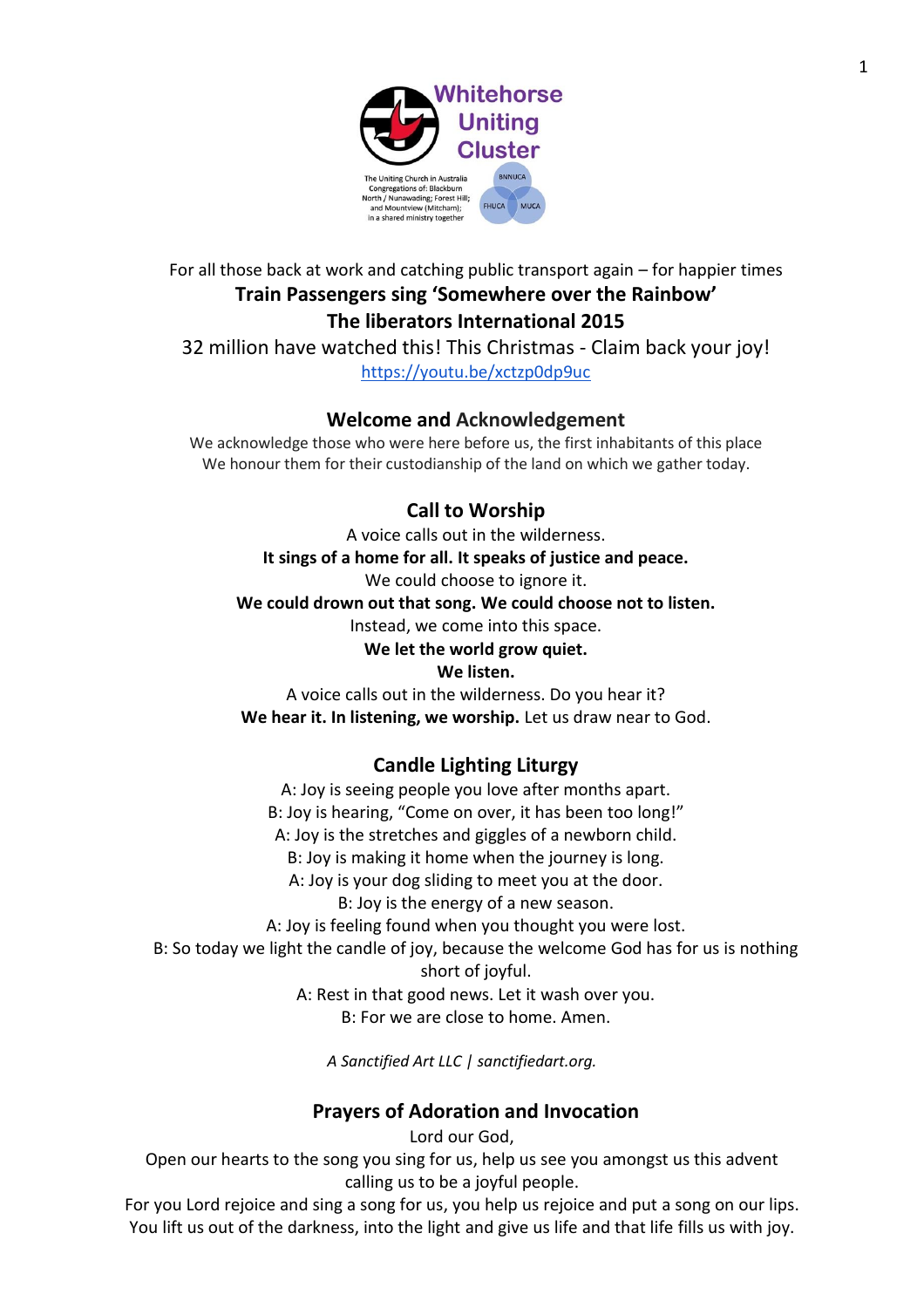Jesus Christ our Lord,

you came amongst us, to lift up our hearts and set us free.

As we prepare our hearts for your coming this Christmas prepare our hearts so we may live in your ways where we are alive in you and bear much fruit for God's glory.

Holy Spirt, You fill us with the fire of God's love You gift us with the fruits of the Spirit You help us live out our faith Loving God and others as ourselves You help us reach out into the world to bless and leave a legacy that brings life Come Holy Spirit, Come Help us know the fire of God's love in our hearts and in the lives of others. Help us reach out with love.

# **Call to Confession**

May we channel some of John the Baptist's courage to tell the truth about ourselves and our world. We do not do this to shame ourselves or guilt ourselves for being imperfect. We speak the truth out loud because we know that we cannot grow and change without first being honest. So let us be brave. Let us be bold. Let us be truth-tellers as we confess together now to a God who couldn't love us any more than God already does. Let us pray

# **Prayer of Confession**

**Expansive God,**

**We know that the church is your house, and your house has room for everyone. Yet, too often, instead of setting the table for our neighbours, we block the door. Instead of welcoming all, we judge others by our own standards. Instead of sharing our second coat, we hide it in the attic, holding on to fear instead of letting go with love. Remind us that your home is a home for** *all***, that truth requires hard work, that truth requires uncomfortable justice. Help us to be bold enough to see it and brave enough to live it. With hope we pray, amen.**

*A Sanctified Art LLC | sanctifiedart.org.*

# **Readings**

## **Luke 3:1-18**

**3** In the fifteenth year of the reign of Emperor Tiberius, when Pontius Pilate was governor of Judea, and Herod was ruler<sup>[\[a\]](https://www.biblegateway.com/passage/?search=Luke+3%3A1-18&version=NRSV#fen-NRSV-25019a)</sup> of Galilee, and his brother Philip ruler<sup>[\[b\]](https://www.biblegateway.com/passage/?search=Luke+3%3A1-18&version=NRSV#fen-NRSV-25019b)</sup> of the region of Ituraea and Trachonitis, and Lysanias ruler<sup>[\[c\]](https://www.biblegateway.com/passage/?search=Luke+3%3A1-18&version=NRSV#fen-NRSV-25019c)</sup> of Abilene, <sup>2</sup> during the high priesthood of Annas and Caiaphas, the word of God came to John son of Zechariah in the wilderness. **<sup>3</sup>**He went into all the region around the Jordan, proclaiming a baptism of repentance for the forgiveness of sins, **<sup>4</sup>** as it is written in the book of the words of the prophet Isaiah,

"The voice of one crying out in the wilderness: 'Prepare the way of the Lord, make his paths straight. **<sup>5</sup>** Every valley shall be filled, and every mountain and hill shall be made low, and the crooked shall be made straight, and the rough ways made smooth; and all flesh shall see the salvation of God.'"

 $^7$ John said to the crowds that came out to be baptized by him, "You brood of vipers! Who warned you to flee from the wrath to come? <sup>8</sup> Bear fruits worthy of repentance. Do not begin to say to yourselves, 'We have Abraham as our ancestor'; for I tell you, God is able from these stones to raise up children to Abraham.  $9$  Even now the axe is lying at the root of the trees; every tree therefore that does not bear good fruit is cut down and thrown into the fire."

 $10$  And the crowds asked him, "What then should we do?"  $11$  In reply he said to them, "Whoever has two coats must share with anyone who has none; and whoever has food must do likewise." <sup>12</sup> Even tax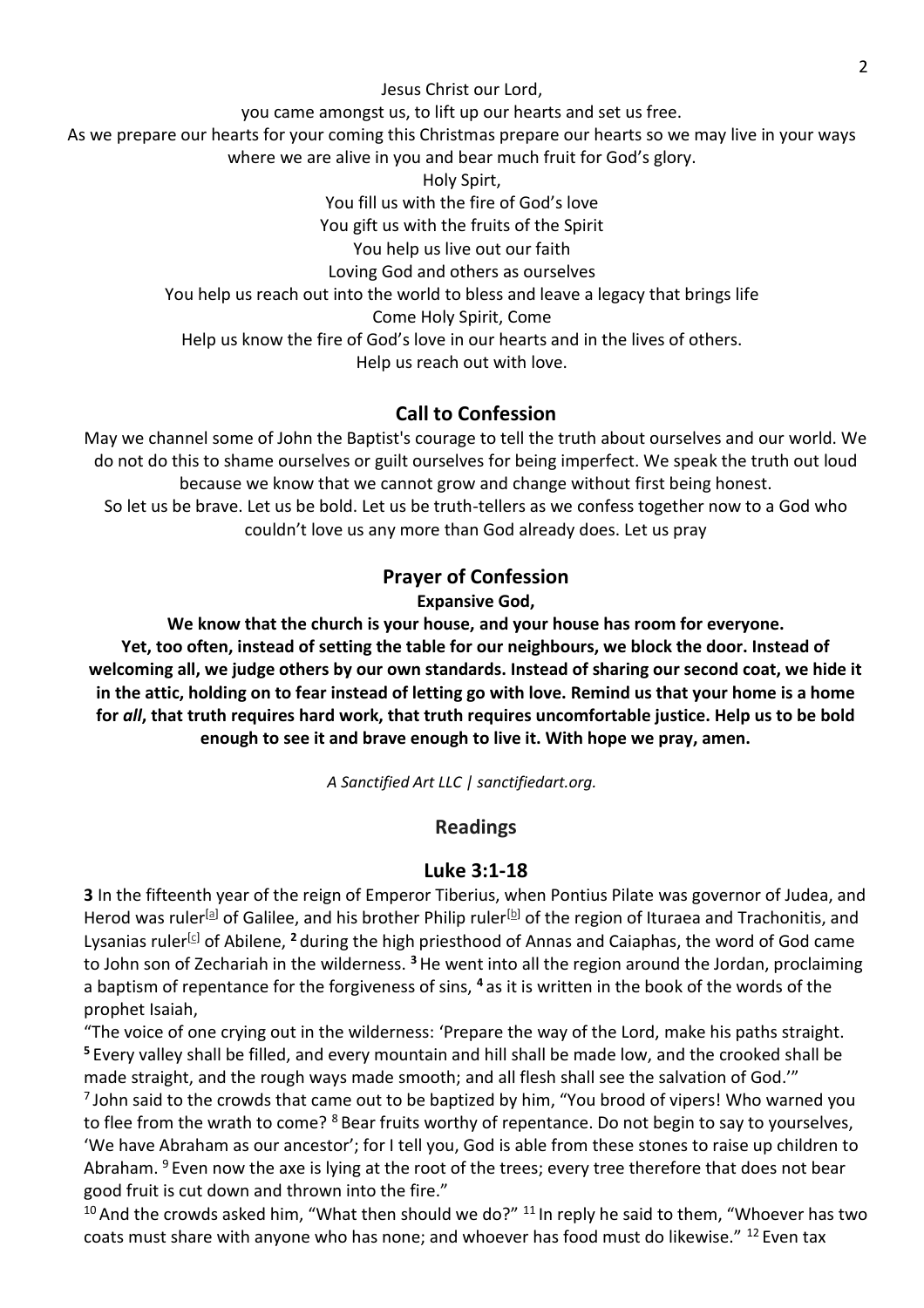collectors came to be baptized, and they asked him, "Teacher, what should we do?"  $^{13}$  He said to them, "Collect no more than the amount prescribed for you." <sup>14</sup> Soldiers also asked him, "And we, what should we do?" He said to them, "Do not extort money from anyone by threats or false accusation and be satisfied with your wages."

<sup>15</sup> As the people were filled with expectation, and all were questioning in their hearts concerning John, whether he might be the Messiah,<sup>[\[d\]](https://www.biblegateway.com/passage/?search=Luke+3%3A1-18&version=NRSV#fen-NRSV-25033d) 16</sup> John answered all of them by saying, "I baptize you with water; but one who is more powerful than I is coming; I am not worthy to untie the thong of his sandals. He will baptize you with<sup>[\[e\]](https://www.biblegateway.com/passage/?search=Luke+3%3A1-18&version=NRSV#fen-NRSV-25034e)</sup> the Holy Spirit and fire. <sup>17</sup> His winnowing fork is in his hand, to clear his threshing floor and to gather the wheat into his granary; but the chaff he will burn with unquenchable fire."  $18$  So, with many other exhortations, he proclaimed the good news to the people."

## **Zephaniah 3:14-20**

<sup>14</sup> Sing aloud, O daughter Zion; shout, O Israel! Rejoice and exult with all your heart, O daughter Jerusalem!<sup>15</sup> The LORD has taken away the judgments against you, he has turned away your enemies. The king of Israel, the LORD, is in your midst; you shall fear disaster no more.  $^{16}$  On that day it shall be said to Jerusalem: Do not fear, O Zion; do not let your hands grow weak.

 $17$  The LORD, your God, is in your midst, a warrior who gives victory; he will rejoice over you with gladness, he will renew you<sup>[\[a\]](https://www.biblegateway.com/passage/?search=Zephaniah+3%3A14-20&version=NRSV#fen-NRSV-22838a)</sup> in his love; he will exult over you with loud singing <sup>18</sup> as on a day of festival.[\[b\]](https://www.biblegateway.com/passage/?search=Zephaniah+3%3A14-20&version=NRSV#fen-NRSV-22839b) I will remove disaster from you,[\[c\]](https://www.biblegateway.com/passage/?search=Zephaniah+3%3A14-20&version=NRSV#fen-NRSV-22839c) so that you will not bear reproach for it. **<sup>19</sup>** I will deal with all your oppressors at that time. And I will save the lame and gather the outcast, and I will change their shame into praise and renown in all the earth. **<sup>20</sup>** At that time I will bring you home, at the time when I gather you; for I will make you renowned and praised among all the peoples of the earth, when I restore your fortunes before your eyes, says the LORD.

©NRSV National Council of the Churches of Christ in the USA. Used by permission. All rights reserved worldwide.

## **Hymn - Joy to the World! The Lord is Come**

**<https://www.youtube.com/watch?v=MpgaWm2pnNs>**

## **Young at Heart**

*Thy gentleness has made me great – Psalm 18:35*



**Sermon - Strong words for action** *In the name of the father, the Son, and the Holy Spirit.*

John's core message is, put your faith into action and live ethically. If you change your lives like this – you will draw close to God and align your life with God's purposes. Otherwise, your life and identity as Abraham's child, as God's child, is like a stone, lifeless or a fruit tree that doesn't bear fruit, fit to be cut down and burnt.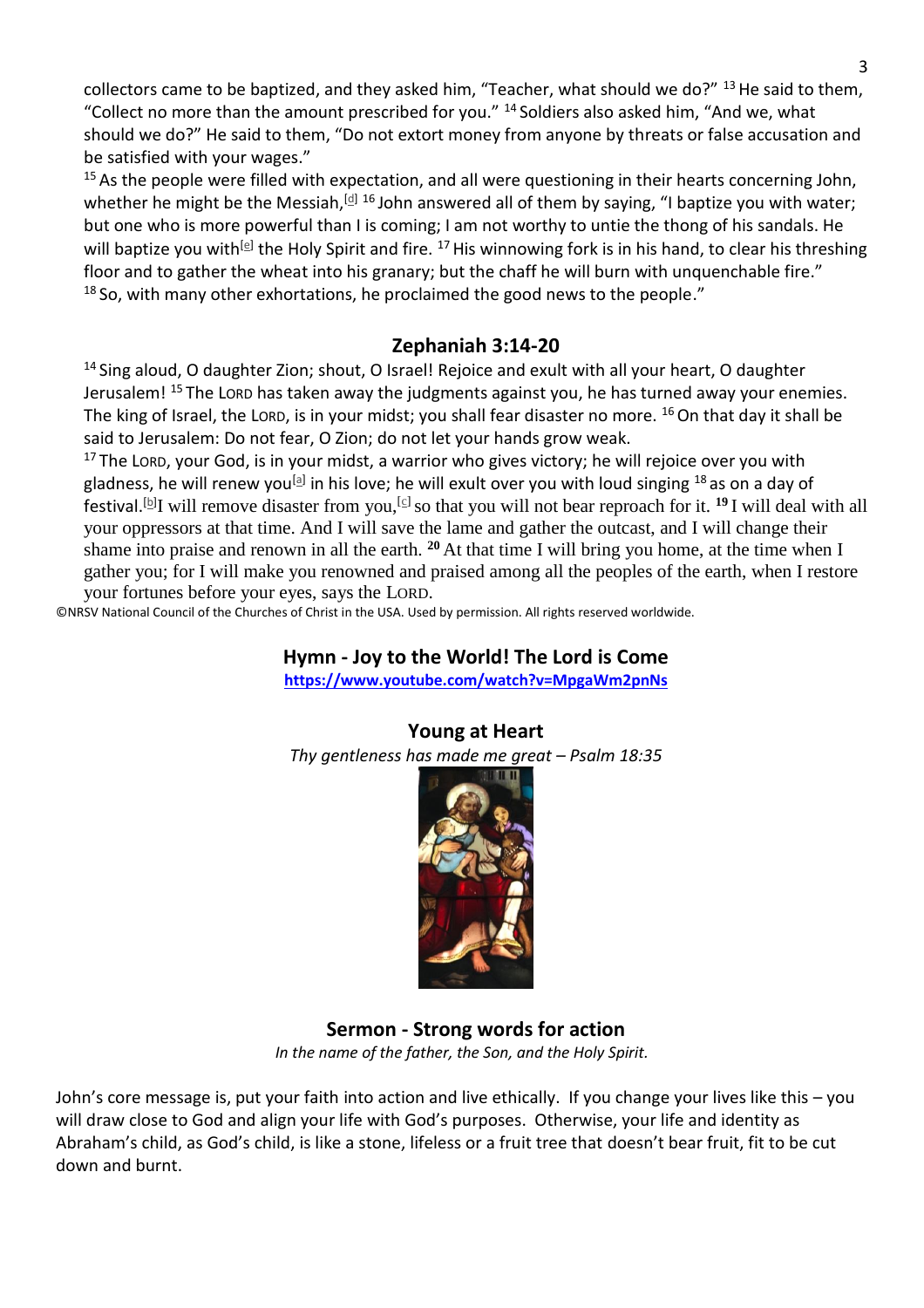Thousands came out into the desert wilderness, seeking John and to listen to this message and find answers to their questions. They lived in a world where power ruled, where they were part of a system of oppression, violence, and greed, and they were powerless.

The peasants or crowds of people who came were subject to the emperor, the governor, and the chief priests. The tax collectors for the Romans ripped off their own people and they came. Soldiers, who violently assaulted and destroyed people's lives, also came seeking John.



John gave them a choice. Remain a viper and poison everyone around them or choose to live God's way and align their lives with God, not the emperor. This was radical. Prophets like John don't hold back. They speak God's message without fear. They bring change and transformation and God's rule on earth. John addressed the people and challenged their hardened hearts. Many of those who came were despised by their own people for they enforced the Romans' oppression. Yet somehow, they felt God was angry. Perhaps they knew it within their hearts and that's why they were out there in the desert, seeking John. They'd heard about what he was saying and wanted answers.

So, John gives them answers and a stark choice. Choose to continue living the way they did, and face being burned to a crisp by the fires that destroy, the fires of God's wrath or prepare their hearts and make their lives align with God's ways, so they are ready to welcome the coming Messiah, so they can receive the fire of the Holy Spirit which will transform them where they have life and God within their hearts.

It's a stark choice. To remain a viper serving a system that makes them like a lifeless rock or tree which bore no fruit. Or live.

It's a choice that involves repentance and embracing a new way of life. A choice that involves a baptism of cleansing in the Jordan and the washing away of their sins. A fresh new beginning. I wonder how this message would come across today. I wonder who and what makes our paths straight and prepares our hearts for the coming of Jesus. The answer is the gospel. It still speaks into our hearts. We still listen to John's words today; despite the fact we have a different context. John's wake-up call stirs our hearts and invites us to choose a different way of life where we share our resources with others, especially those who are disadvantaged. John's message inspires us to live ethically.

Now the people who sought out John wondered in their hearts whether he was the one, the coming Messiah. He said no. I'm not worthy to take off his shoes. This was the job of a servant, to take off his master's shoes and John is saying he is less than this servant. John told the people he baptised them with water, for the cleansing of sins. He said, "The Messiah, the one who comes after me, will baptise you with the Holy Spirit and fire." He promised them they would be transformed and filled with God's Spirit.

Today, our baptism involves repentance, a willingness to change our ways and align ourselves with God. Adults promise to change their ways and when they are baptised with water, they receive the Spirit and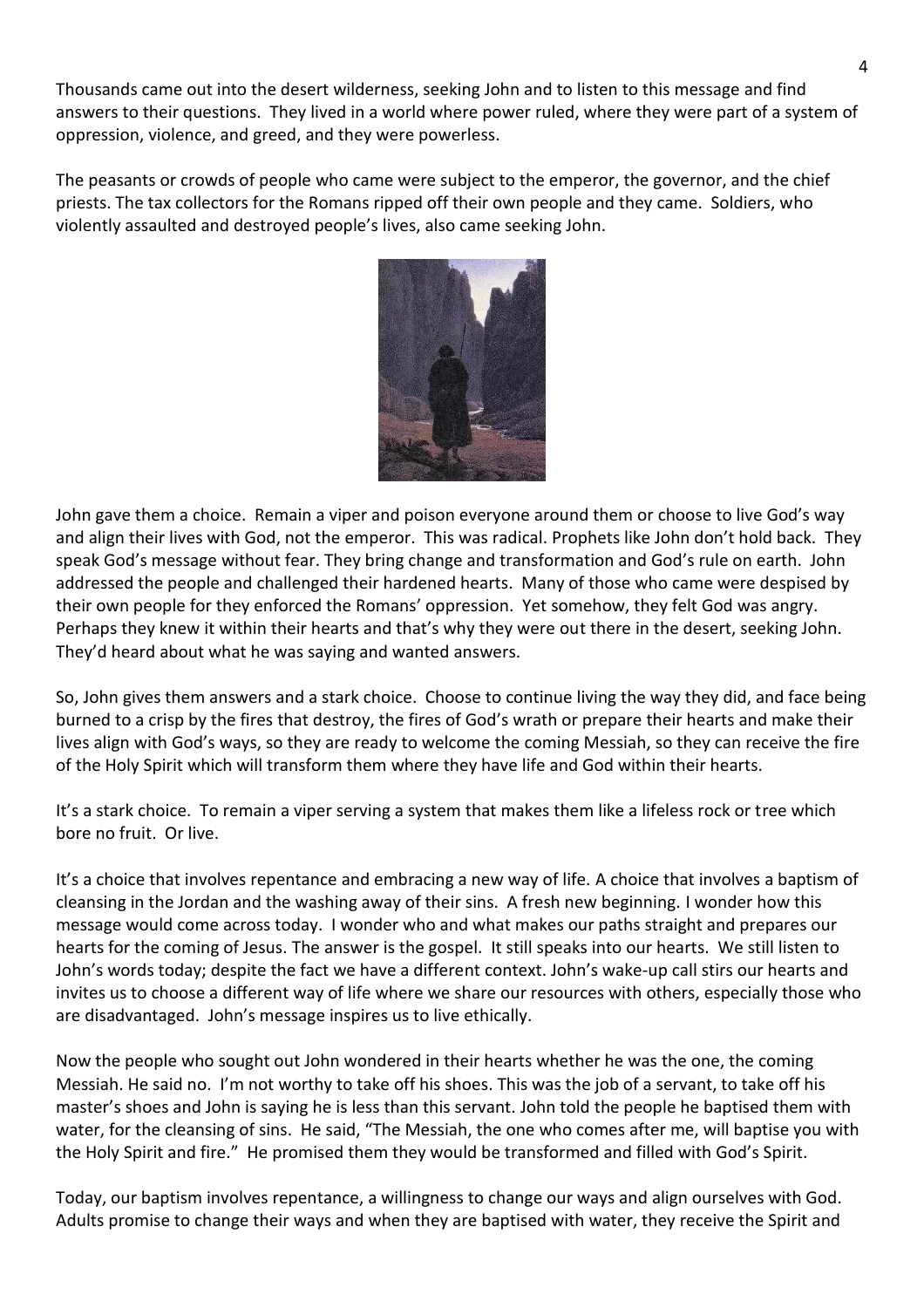are born anew. Those baptised as children have the choice of being confirmed later when we are ready to confirm their faith and declare belief in Jesus. I've prepared adults and baptised and confirmed them. If you haven't been baptised or confirmed and you want to be, come, and see me after the service or contact me, and I'll arrange a time to meet with you and we can organise it.

John prepared the way for Jesus to come and demonstrate the love and power of God. Today most of us are aware of God's way, after a lifetime listening to Jesus' teachings. Today John's message helps prepare our hearts for Christmas when we are reminded Jesus came amongst us and is still amongst us. John's message invites us to look at our lives and how we are living them and change whatever stands in the way of us living ethically and embracing God's ways. John invites us to live our faith by looking around us at those who are marginalised and disenfranchised amongst us. He raises our awareness of the need of others and inspires us to ask the question: *What then should we do?*

Many years ago, a man knocked on my front door. It was night-time, winter and raining. When I opened the door and turned on the light, I saw man and a small boy. The man asked for a donation for the blind association. I was a young mother with two young children and my husband was at work. I was too afraid to invite the man and boy inside my home. I only had a dollar and was embarrassed when I gave it to him. But he accepted it with grace and thanked me and gave me a large diary. When he did, I realised he was blind, and the boy was leading him through the darkness. I've often thought of the man and the boy and regretted not asking them in for a hot drink or offering them one. They raised my awareness and changed my mindset. Because of them I have been giving to Fred Hollow's Foundation, for years now. The man was like John the Baptist. He said very little to me, but how he lived his life witnessed to me and changed me for the better.

Have you got a memory like this, of an encounter with a modern-day John the Baptist who has lived their life or witnessed to their faith where it's changed your mindset and helped you embrace a more ethical way of living, giving and sharing? If you have, you've been blessed.

# **Quiet moment**

# **Offering Prayer**

Lord and giver of every good thing we bring to you our lives and gifts for your kingdom all for transformation through your grace and love made known in Jesus Christ our Savior, amen

# **Big O Celebration**

## **Prayers of the People – John Gerrand**

Loving God, you who know and care for us such that even the hairs of our head are numbered, we bring to you our prayers for others. The world's needs are great, Lord, and we need your love and care to be shown to many. Today we pray for the people of **Cambodia, Laos** and **Vietnam.** *We give thanks for:*

those who have remained in these countries through years of conflict and oppression Christians who bear witness in the region even though they are small in number

the many who have provided for humanitarian assistance and peacebuilding refugees from these countries who are enriching the societies in which they now have made their home.

### *We pray for:*

those who continue to bear physical and emotional scars from years of conflict victims of monsoons and other disasters in the region economic development to improve life for all people and the environment political stability amid competing powers.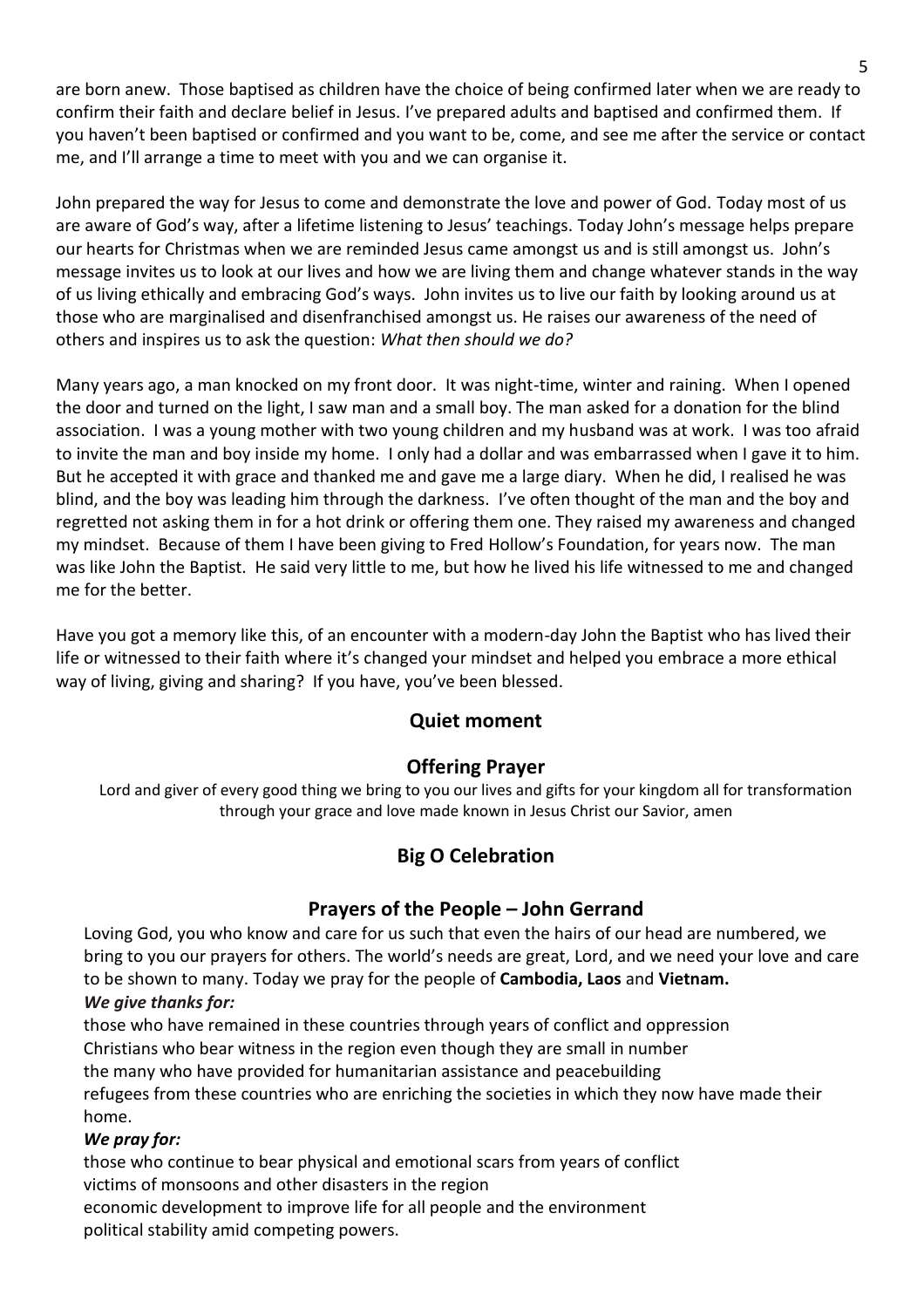In our **ecumenical** prayer cycle we remember today your people worshipping and serving at **St John's Anglican, Blackburn**. May they know and experience your love in a real way; in a way that compels them, as it does us, to show that love to others even though there may be a cost. Be with those who take special responsibility, as either ordained or lay people, that they may be both encouragers and supporters in that congregation.

Within our own **Presbytery** we pray today for **Ringwood** and **North Ringwood** congregations. May they know that you are with them as they work to show your way and your compassion to others in their communities. Be with those who take special responsibility in the organisation and outreach of these congregations, we pray, that they will feel your strengthening presence as they serve you. Guide them as they re-introduce gathered worship, while also applying the experience learned from ministering to the community through new channels during recent restrictive periods of lockdown.

We pray, too, for those working in Synod's program for equipping Leadership for Mission. We give thanks for the clarity of purpose which Synod has set out in their Vision and Mission Principles for the Uniting Church in Victoria and Tasmania. As we seek to put these guiding Principles into practice, strengthen and refresh our will, Lord, to show your love in our community.

We seek your blessing on our people, on our worship and our work together. We ask your blessing on each member of our cluster ministry team and their families as they lead us in worship, service and growth at the parishes within the cluster. May this be a time of encouragement and growth for us all. We pray today for comfort and healing for those close to us who are unwell or who need your guidance and strength, and we remember and pray for them now ……

We bring these prayers in our Saviour's name, praying the words that he taught us:

### **The Lord's Prayer**

Our Father in heaven, hallowed be your name. Your kingdom come, your will be done, on earth as in heaven. Give us today our daily bread. Forgive us our sins as we forgive those who sin against us. Save us from the time of trial and deliver us from evil. For the kingdom, the power, and the glory are yours now and forever. Amen.



### **Candle Prayers**

### **Blessing**

We go in Peace in the love of God in the Power of the Spirit May the Lord Bless and Guard us May the Lord make His face shine upon us and be gracious unto us As we bring Christ's love and peace to the world. Amen *A Sanctified Art LLC | sanctifiedart.org."*

### **Dismissal**

In all things and at all times remember Christ is with you. Make your life your worship to the praise and glory of God. Amen

### **Hymn - We shall go out with Joy tMt video**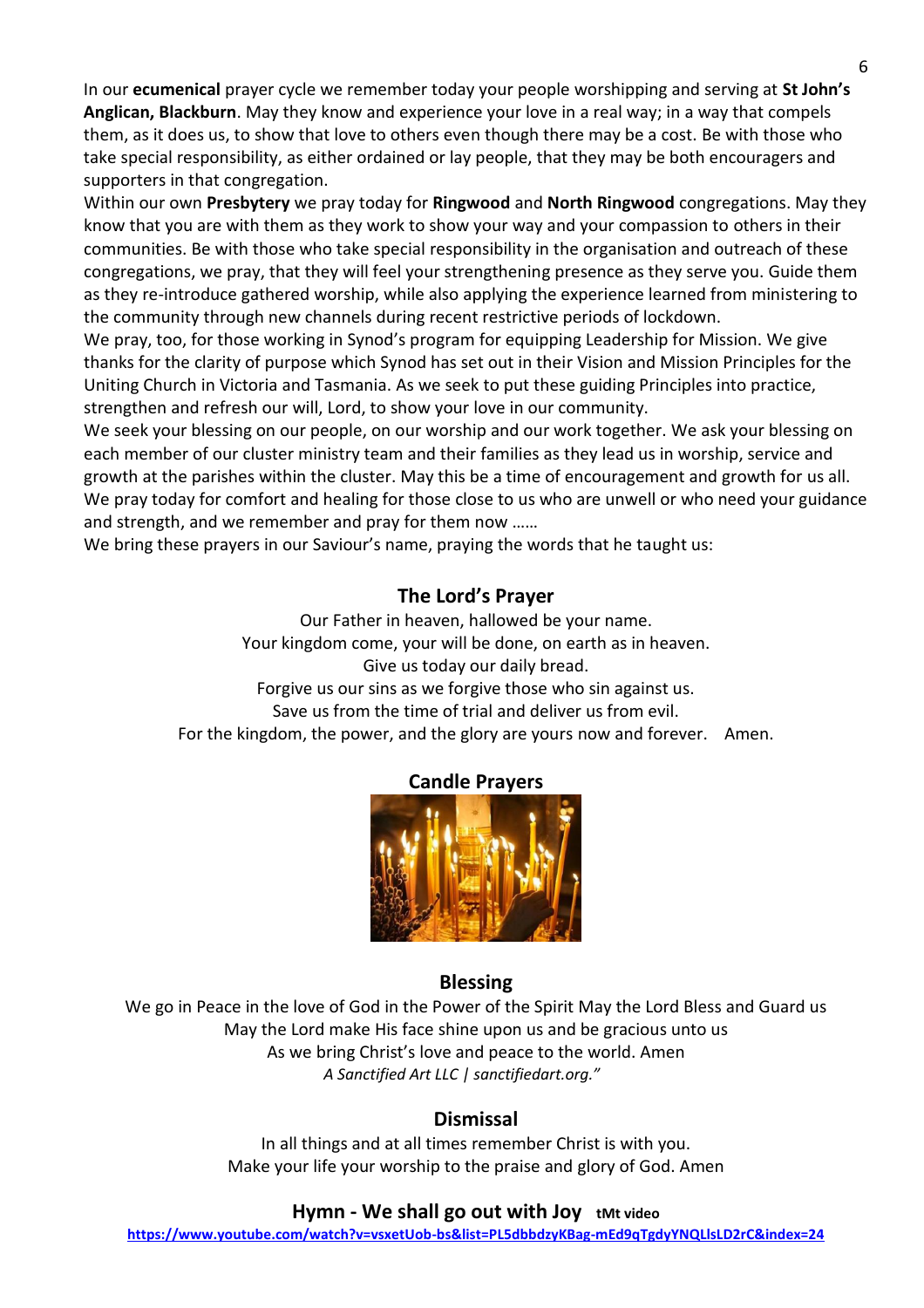## **Pastoral Care tips – Rev Tina**

**\_\_\_\_\_\_\_\_\_\_\_\_\_\_\_\_\_\_\_\_\_\_\_\_\_\_\_\_\_\_\_\_\_\_\_\_\_\_\_\_\_\_\_\_\_\_\_\_\_\_\_\_\_\_\_\_\_\_\_\_\_\_**

## **From our Quiet morning – Corry Skilbeck and Rev Tina**

### **YouTube - Breton Carol – Loreena McKennitt**

<https://youtu.be/2GJld-t91cw>



Leunig

### **Advent**

Advent invites us to begin this journey We hear God whispering: *Come home child* With wonder we surrender into God's love. We finally come to know we are enough for God.

### **Words for the beginning**

Poetry Prayers Rev Sarah Speed Laying the Foundation (Peace) | Luke 1:57-80 *A Sanctified Art LLC | sanctifiedart.org."*

If I could give you words for the very beginning— for the stretches and the yawns, and the opening of eyes, for the first hiccups, and the first smiles, and the first purse of your lips, I would say, "Oh, dear child, how you are loved." But the thing about love is you can't stop there, so I would go on to say, "You are strong, stronger than you think. And you are not alone—

look at these parents who adore you and these doctors and nurses fighting for you. And you are enough, already enough. You haven't done anything yet. You've just been here, breathing, sleeping, and already, you are enough. And then I might say, "This world is a mess, but it is your home, and you can make it better, so always try to make it better.

And maybe most important of all: there is a love that is bigger than my understanding, that moves through this world, and I call that love God. And that love is here, here in this room, and that love knows your name by heart." Those are the words I would say to you as you stretch and yawn and open your eyes on the very first morning of your very first day.

Let that be your foundation, like Zechariah did for John.

Let love be your beginning.

**YouTube -Ode Single – Lachlan Skipworth 2018**

<https://youtu.be/f6or2ZM4gAY>